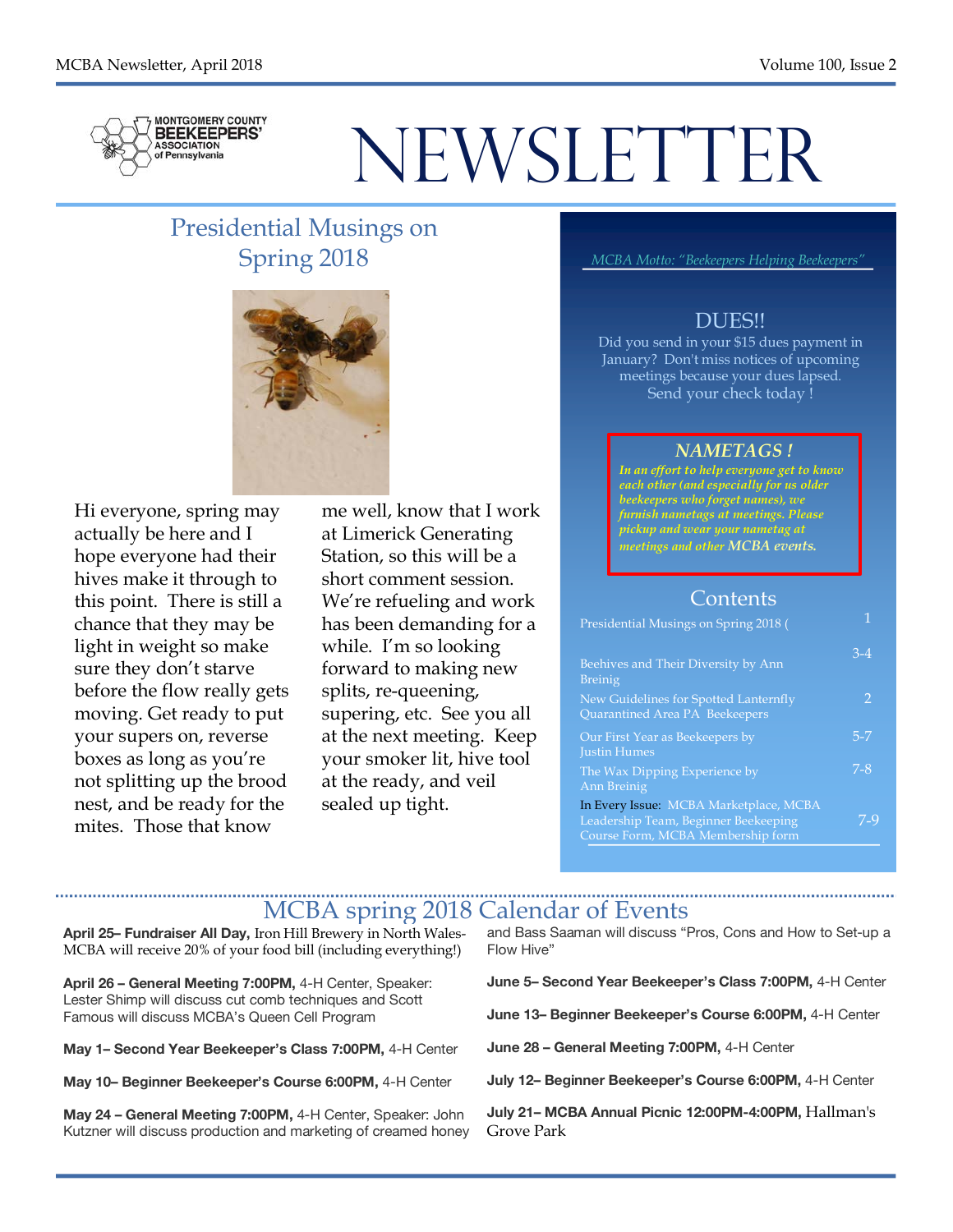## URGENT: NEW Guidelines for Pennsylvania Beekeepers In or Entering Spotted Lanternfly Quarantined Areas

Spotted Lanternfly, *Lycorma delicatula,* is an invasive insect (a planthopper) which was discovered in Berks County, PA. It is native to China, India, and Vietnam. This insect has the potential to greatly impact many plants and businesses, including the grape, hops and logging industries. While it prefers Tree of Heaven, *Ailanthus altissima,* it has been found feeding on over 70 host plants including apples, peaches, cucumbers, and blueberries.

Spotted Lanternfly (SLF) pierce the stems, trunks, and vines to feed on the plants' phloem. Trees will develop weeping wounds which leave a grey or black trail along the trunk. Other insects come to feed at these wounds. Black sooty mold and honeydew also occur, creating problems and potentially destroying the crop and killing the plant. In late fall, adults lay egg masses on host

trees and nearby smooth surfaces including beehives, cinder blocks, wooden stands, stone, outdoor furniture, vehicles, trailers, and structures. Additional information and pictures may be found at www.agriculture.pa.gov (click on "Spotted Lanternfly" found under "Hot Topics").

This quarantine is necessary because SLF can easily hide and/or "hitchhike" on items stored outside, including vehicles and trailers. The quarantine will be expanded to new areas as SLF specimens are detected and confirmed. A complete and up-todate list and additional information can be found at www.agriculture.pa.gov (click on "Spotted Lanternfly" found under "Hot Topics", and then in the blue box labeled "Quarantine").

Information about obtaining<br>the free permit, and when a beekeeper will need it, follows.

**Continued on p. 9**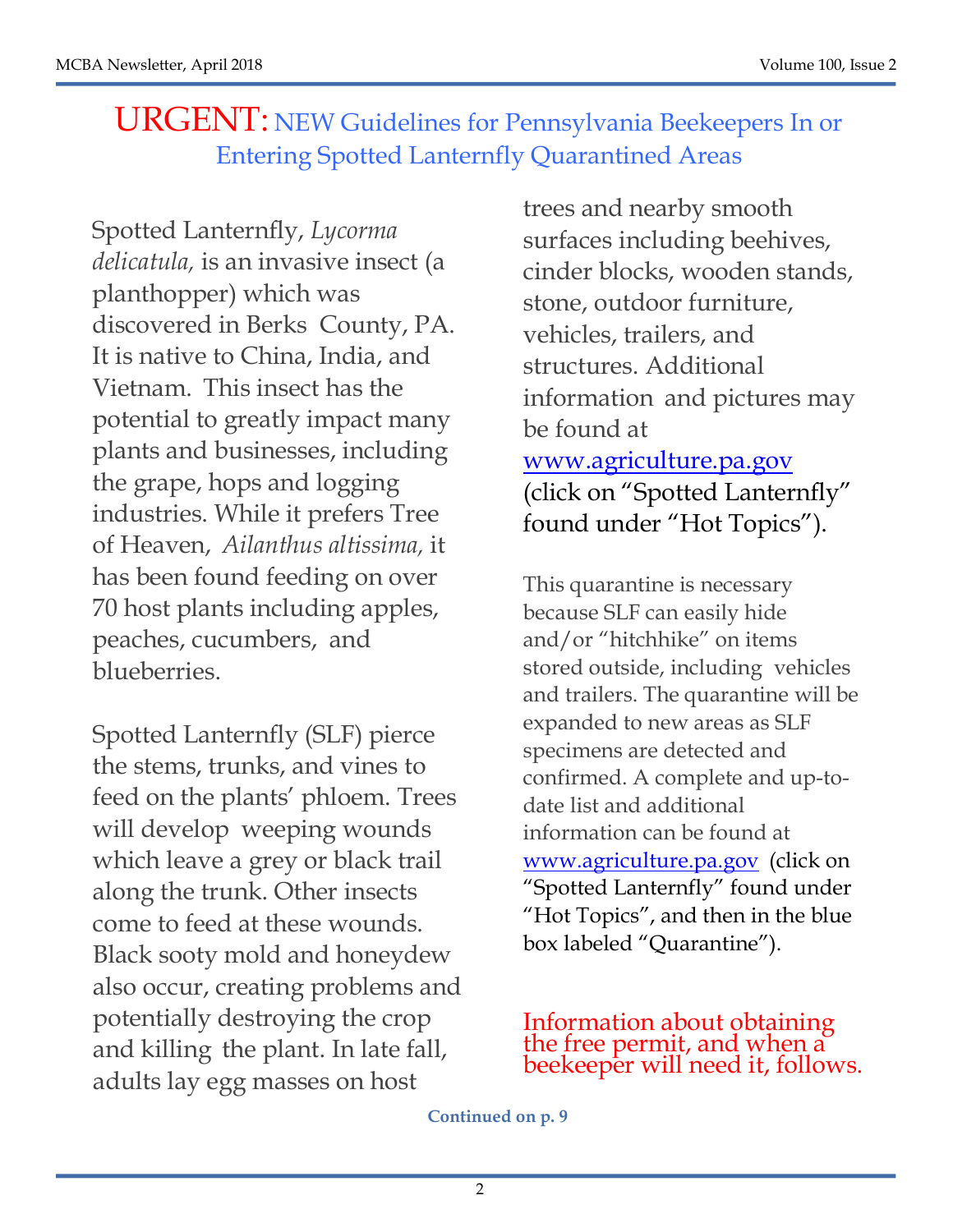## Beehives and Their Diversity by Ann Breinig

All of us these days are used to seeing the Langstroth hive. Some of us use 10 frame, some use 8 frame hives and some of us use 5 frame nucs. Many in Russia use 12 frame hives. We don't think about how bees were kept in history or how they are kept in other countries today, unless we travel to those places. My curiosity about how bees are kept around the world was piqued when I visited Tanzania in 2016 and saw this:



Logs hanging in the trees, which we found out were beehives.

The variety of beehives throughout history and in the world of today is amazing. Ever since peoples were aware of bees and honey, they have been hunting for it. We have evidence of honey hunting from at least 7000 BC from cave paintings of people harvesting honey and wax from bee's nests in trees.



The Egyptians surely harvested honey and knew of bees, because their hieroglyphs depict bees, and honey was found with the mummies in their tombs.



The actual keeping of bees was also shown in the paintings of The Egyptians. They used a horizontal clay vessel and, most likely, the colony needed to be destroyed in order to harvest the prized honey. But as time went on, ancient peoples learned to use smoke to push the bees further into the hive, so that the honeycomb could be harvested and the brood comb could be saved. This way the colony could rebuild and survive for the future. This was an important discovery, for it allowed people to actually "keep" bees.

Where there were bears, beehives were built with rocks protecting them, so that bears could not rob.



Where there was a lot of mud, beehives were made of mud, such as these in Turkey.



**Continued on page 4**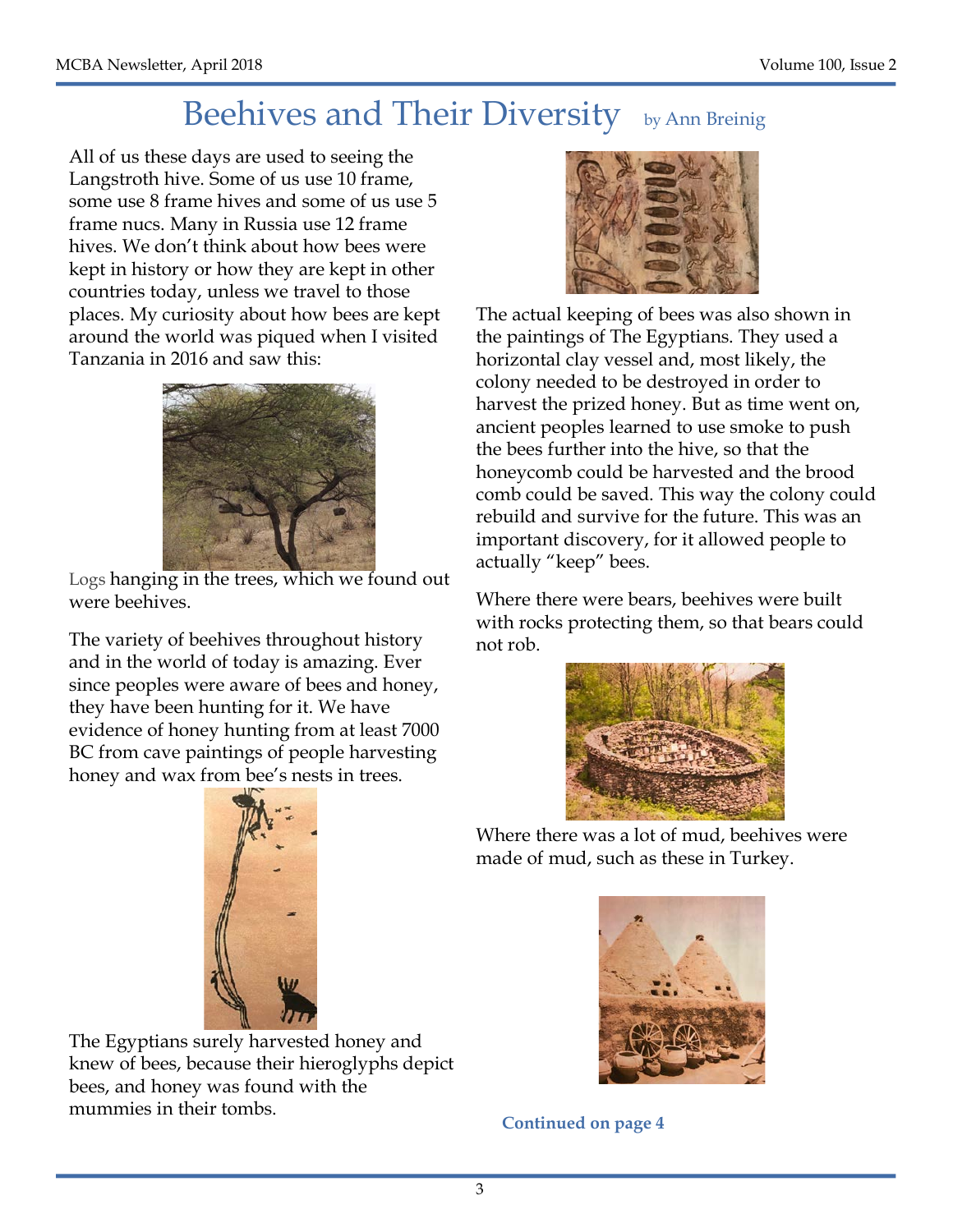#### **Beehives (Continued from P. 3)**

Where there were a lot of trees, beehives were made of logs, like this one in Russia.



In England and Ireland, where it was cool and wet, beehives were kept in niches in stone walls, called bee bolls.



In the 17th and 18th centuries, straw skeps started to be used for keeping bees. Many were simple with just a small opening for the bees, like this one.



#### Beehives, Continued

had a honey "super" and a But some of these skeps even base, like the one below.



The main problem in the beginning was finding the bees and their honey. Once bees were semi-domesticated in logs and skeps, the problem became how to extract the honey without killing the hive or damaging it seriously, because the combs were fixed in place. Then, in the summer of 1851, Lorenzo Langstroth, after having studied the "movable frame" book like design of François Huber, designed a hive box with totally removable frames. This design is, of course, the basis for the boxes we use today. In fact, now it is law to have removable frames in your hive. This allows for the beekeeper and inspectors to inspect the hive for diseases and pests and manage hives from swarming.

Today the beehive has been developing even further. First, there are observation hives,

which allow us to further study and enjoy the community of bees.



And there is a new hive that has recently come on the scene, the flow hive. This type of hive allows us to harvest honey without ever entering the hive or bothering the bees. The interior frames are engineered to move to open the chambers and allow the honey to flow to the outside of the hive into a jar!



How far we have come, from hunting for honey in the woods or in rocky cliffs, to have it practically served to us by the bees. Amazing!!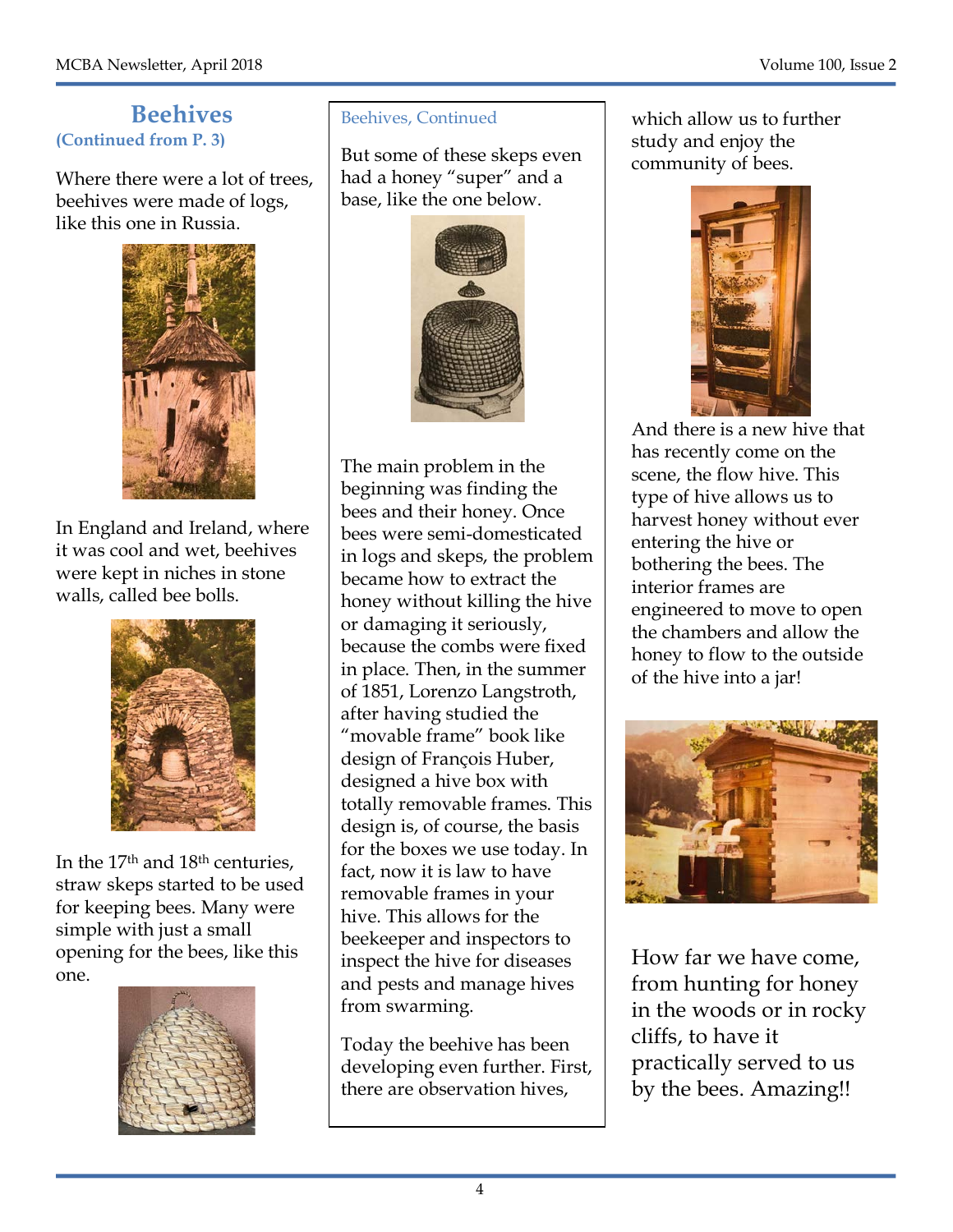#### Our First Year as Beekeepers By Justin Humes

In the winter of 2104, we bought a property with a beautiful farmhouse, circa 1790. When spring came, we could not resist fulfilling a "farm like" dream. We started a large garden and bought a few chickens and tossed around the idea of what having honeybees may look like.

Justin was hired to do some contracting work at a fellow local farmhouse…and guess what? They kept honeybees! He asked to observe a hive inspection and was pretty much hooked.

In the winter of 2017 our 3rd son had just turned a year old, and we realized that 99% of our conversations as husband and wife were about our kids. It was hard to talk about anything else. Justin decided that we needed a hobby together, without the kids, so he signed us up for beekeeping classes through MCBA and our "date nights" began.

Every month we would enjoy dinner out and beekeeping class. We really had very little clue, as most do, about what we were getting into. The first class was a tornado of terminology and information. We took notes, read as much as we could and inspected our hives weekly. We purchased our initial 2 hives from Mark. Justin also started building

some hives out of cypress. He bought every gadget and contraption that you could think of from Brushy Mountain. I told him we didn't need extracting equipment and 600 honey jars in our first year, but he didn't listen as usual. With three kids under the age of 5, beekeeping was not an easy task, but, with nap times and family's support, we made it work. Our 5 year old even helped us out in the bee yard with his veil on. What an experience to have as a kid!

#### *We did all the inspections together every weekend.*

Shortly into our beekeeping journey we seemed to have a good handle on things, taking good notes, checking on the status of drawn comb and eggs, larvae and capped brood. We did all the inspections together every weekend. The bees were building and taking the feed we put in the hives. Then just a few weeks in, early one morning, our yard filled with the loud, loud sound of a swarm! What an awesomely amazing and super disappointing site, all at the same time. Justin got to witness it while it happened and the bees clustered about 50 feet up in a tree that was inaccessible by ladder. They were gone

Continued on p. 6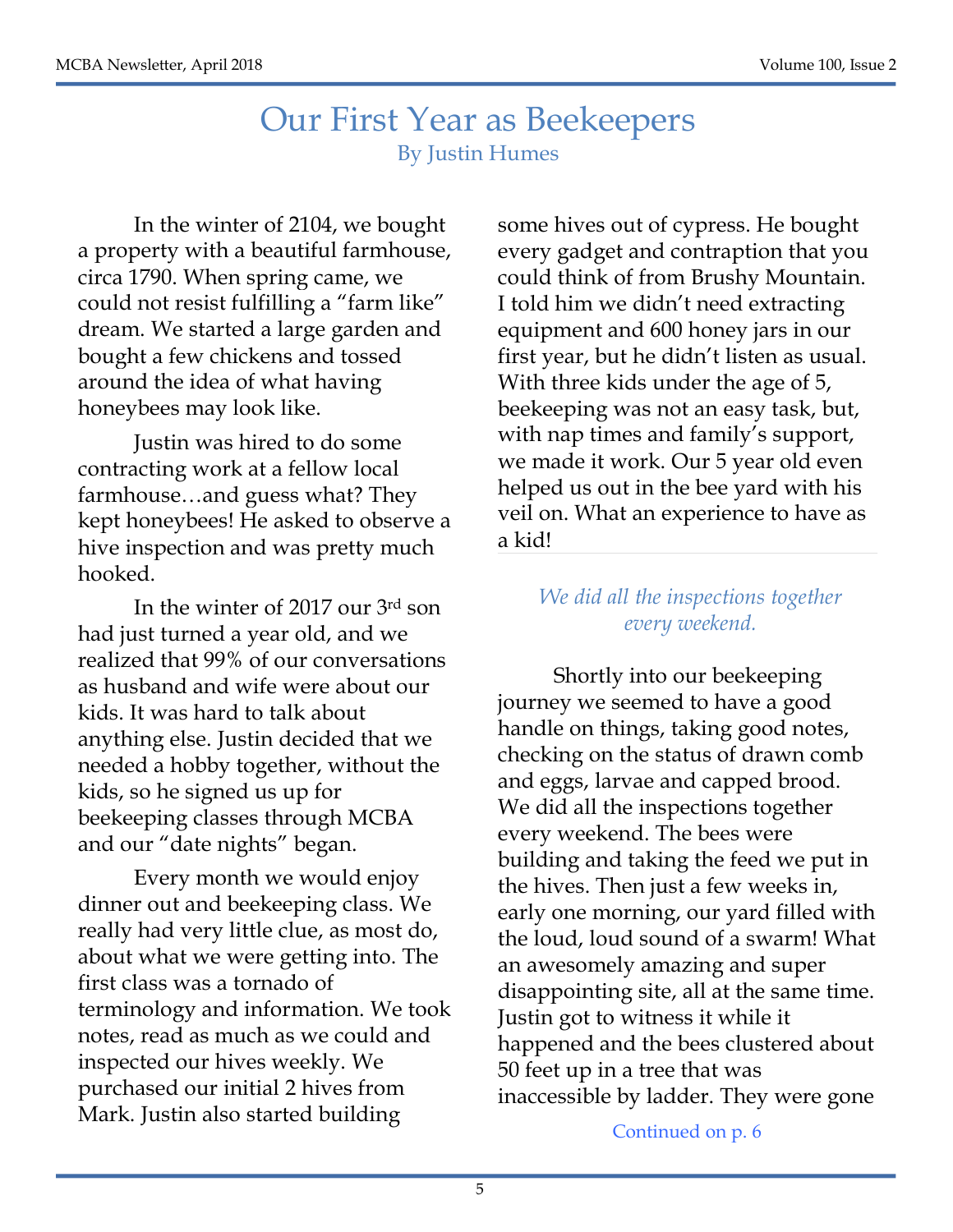#### First Year (continued from p. 5)



90 minutes later. We believe we had at least 1 secondary swarm, maybe even a 3rd. A few weeks later Justin got a call that a friend of ours had a swarm by her pool and he captured it taking us from 2 hives to 3. He installed it in one of the custom-built cypress hives.

We experienced multiple queens emerging at the same time from Hive #2 after it swarmed and even got to hear one queen piping during that inspection.

Toward the end of the season our bees were very industrious. We put top feeders on and were going through 5 gallons of 1:1 syrup a week. Among the 3 hives, they fully drew comb in 8 of our 10 frame supers (80 frames of drawn comb), as we would constantly rotate the capped sunny to the bottom of the hive so they would extract and set a new empty super on top, then freeze the emptied frames that had drawn comb.

We battled yellow jackets, ground bees, and baldfaced hornets. We had a mite explosion, from single mite counts all season to double digits in October. We treated the hives and were back to a manageable count soon after.

We asked several beekeepers for advice and, boy, did we ever get their advice! It just never seemed to be the same advice.

Beekeeping is certainly a roller coaster ride and turned out to be nothing like what we expected, but it has brought us closer together as a couple and has become our favorite thing to talk to people about. When someone hears that we keep bees, they have a million questions and they all usually have the same misconceptions about bees. It is fun to educate them and to continue to educate ourselves as we continue to learn about new techniques and management styles.

Our bees have successfully made it through winter and even though it is snowing in April this year, we are officially second year beekeepers. Now we are in the 2nd year beekeeping class and very excited to see what this year brings.

Continued on p. 7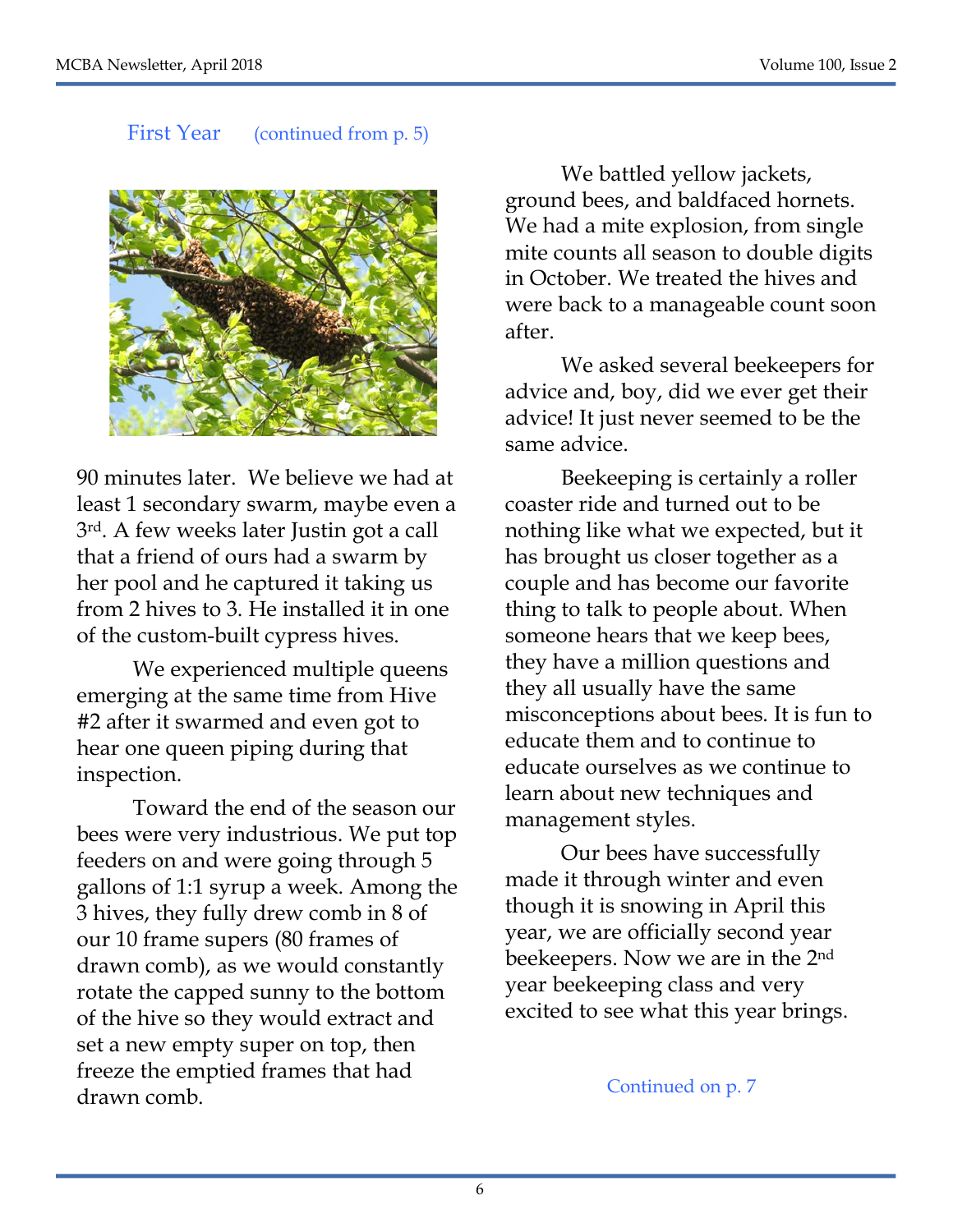#### **The Wax Dipping Experience** by Ann Breinig



Our wax dipping event weekends this spring were a grand success! Every time I looked out the window of my studio (the wax dipping takes place at our house), there were many people bringing woodenware to be wax dipped. First year beekeepers were able to protect their new hive boxes and veteran beekeepers were able to protect their used or new hive boxes.

The wax dipping committee is made

Continued on p. 8



#### First Year (continued from p. 6)

With all of that drawn comb in the freezer for our honey supers, we are hoping to harvest a ton of honey this year. Hopefully the April snow doesn't hit again and the nectar flow starts soon.

Our first full inspection for 2018, April 6- a tiny window of 55 and sunny and we ran outside! (Thankfully it was naptime). Wow, our hives look great! It is so cool to inspect after your first year, seeing what the bees have done through the winter, how they used the already existing comb, how they moved stores and how they're getting ready for the work ahead of them. We had visuals on queens in two of our three colonies, a fair

amount of drones and drone brood, beautiful frames of capped brood, pollen and beebread! With a few frozen frames of "sunny" remaining, we decided to place a super on the bottom of each hive, then the two overwintered deep brood boxes, a queen excluder and 9 frames of frozen comb from last spring /summer evenly spaced in a medium at the top. We will likely conduct a sugar shake next week. However, visual inspection of some burr comb with drone larvae in it, showed no mites at this time, which is hopefully a good sign!

We would like to thank Mark Antunes for all of his guidance and his excitement for beekeeping. He has been a great mentor and he was always there to answer our questions. He works tirelessly to help all of the students in the class as well as the MCBA. Thanks Mark!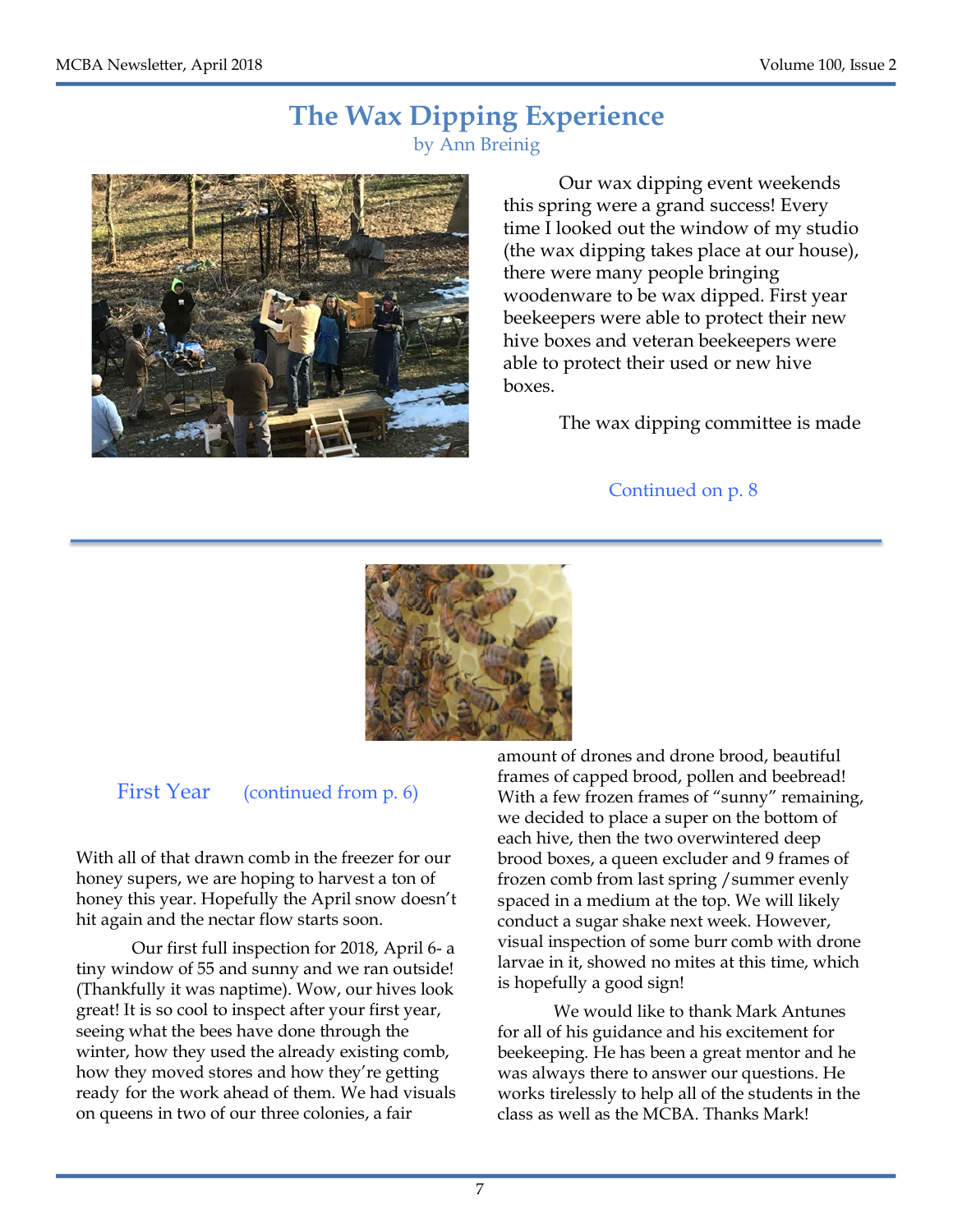up of three hard working people: Don George, Jeanne Gable and Charlie Breinig. They schedule, set up for and work at the events. They also clean up afterwards. Please thank these people for their dedicated volunteer work.



Wax dipping allows beekeepers to protect their woodenware from the weather without paint or stain. It is a quick, safe, painless process. Many of the people that get their boxes dipped, mark or decorate them in some way before they arrive.

One of those people this year was Kim Thornton from Phoenixville. She was always interested in beekeeping, but she talked to a friend, Alan Gephart,

during the summer of 2017. One day she went to his home to see his hives. He suited her up and, after her first experience, she was hooked. She immediately signed up for the beginning beekeeping class. When she received her first beehive box for Christmas from her son, she couldn't wait to begin the classes. At the classes, she purchased another hive and ordered her bees.

Various people at the classes mentioned that hives needed to be marked before wax dipping. She started thinking about wood burning. She came up with a very detailed design, drew it on the box and started the laborious wood burning. Kim says, "It took more time than I thought, and these old fingers were aching, but it was well worth it. I totally enjoyed doing it." You can see her extraordinary results below.



She has now painted her other hive bright yellow and pink and she says that waiting for the bees is like "waiting for a birth!!" she says, "I can't wait until they get here :)"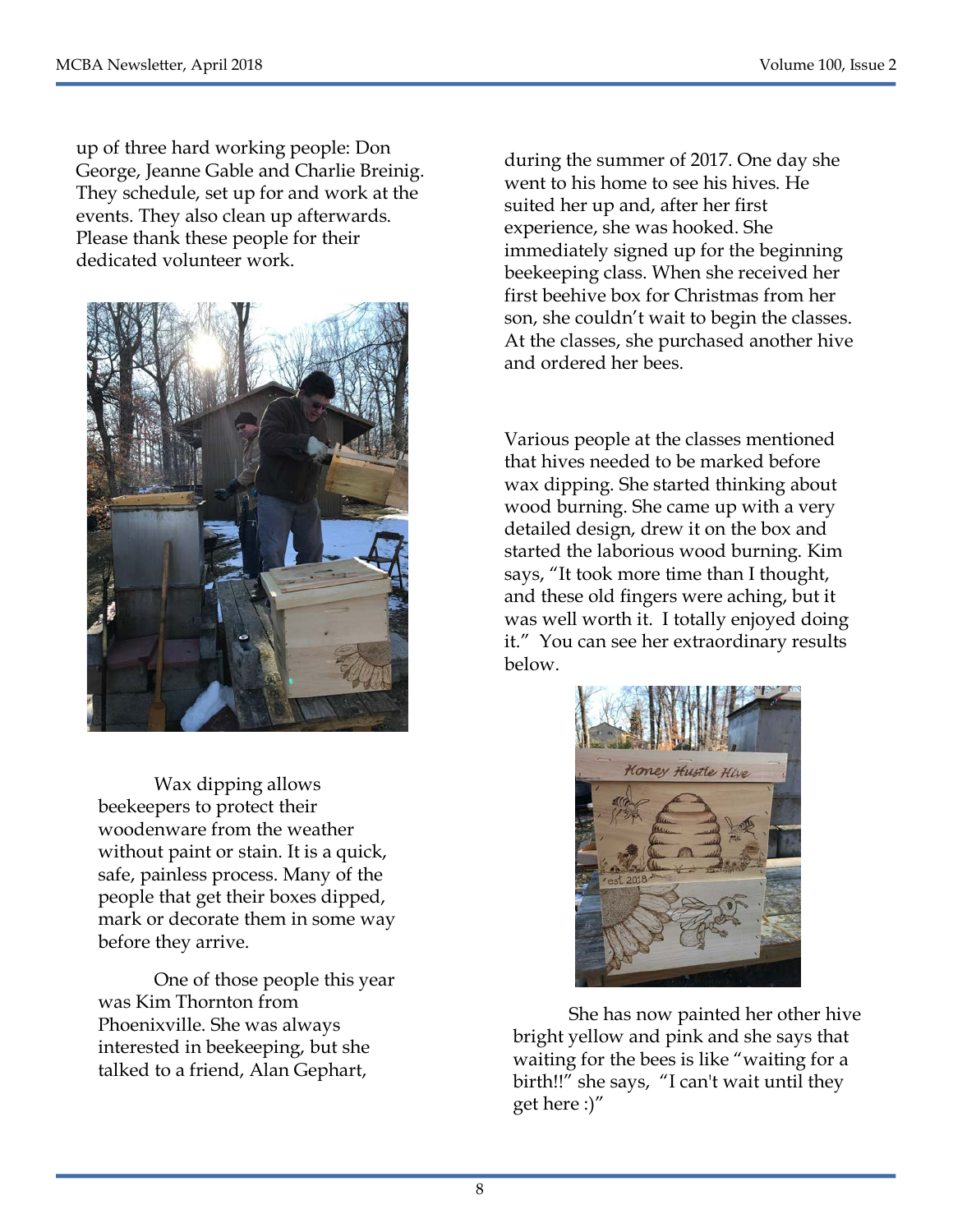#### New Guidelines For Spotted Lanternfly Quarantined Area **Beekeepers**

#### *Information for beekeepers moving within Pennsylvania:*

*For the purposes of the SLF permit, a commercial beekeeper is any beekeeper who sells, trades, makes money on their bees or related products, and/or has the bee business listed on their taxes. Information concerning commercial beekeepers will follow.*

*Information concerning noncommercial/backyard beekeepers is also included.*

**Commercial beekeepers moving honey bees and/or equipment out of quarantined counties ANYWHERE IN PENNSYLVANIA, FOR ANY REASON, (moving to a new yard, sale, trade, pollination, overwintering, etc.) MUST have a permit.**

**The permit is easy to obtain and is available at NO COST. The State Apiarist and Regional Supervisors will be offering the necessary training and testing. They will also be able to issue the permit.** Please remember that this is a very new permit and not all the details may be in place at each regional office.

Currently, to obtain a free permit, beekeeping organizations or commercial beekeepers should call or email Karen Roccasecca, State Apiarist, at 717-346-9567 or kroccasecc@pa.gov . She will work to schedule a training and testing session. Commercial beekeepers may also be able to attend a session scheduled with their Regional PA Department of Agriculture Office as the Regional Supervisors present this information to local businesses. The training lasts approximately 2 hours and features a Power

Point presentation and discussion with questions and answers. A 20**-**question paper test follows. If the applicant passes the test, an orange tag, which is hung on the rearview mirror holder of their vehicle, is issued, as well as a small training certificate card. One hang tag is issued for each vehicle used in the commercial bee business. **After passing the test, and following the guidelines, the commercial beekeeper is then free to move his or her hives around PA. If the commercial beekeeper has paid or unpaid helpers and/or employees, it is his or her responsibility to train them about SLF and what to look for to avoid transporting this insect.**

### *Noncommercial/backyard beekeepers*

are strongly encouraged to attend the educational portion of the SLF presentation, but they do NOT NEED TO TAKE THE TEST AND APPLY FOR THE PERMIT (hang tag and small training certificate card). For ALL residents living in the quarantined areas, there is a checklist available and they must follow the checklist – searching for, removing and destroying any living life stages of the SLF as directed. This checklist is a legal document which residents should print, complete, and sign. The checklist should be taken along when moving certain item(s).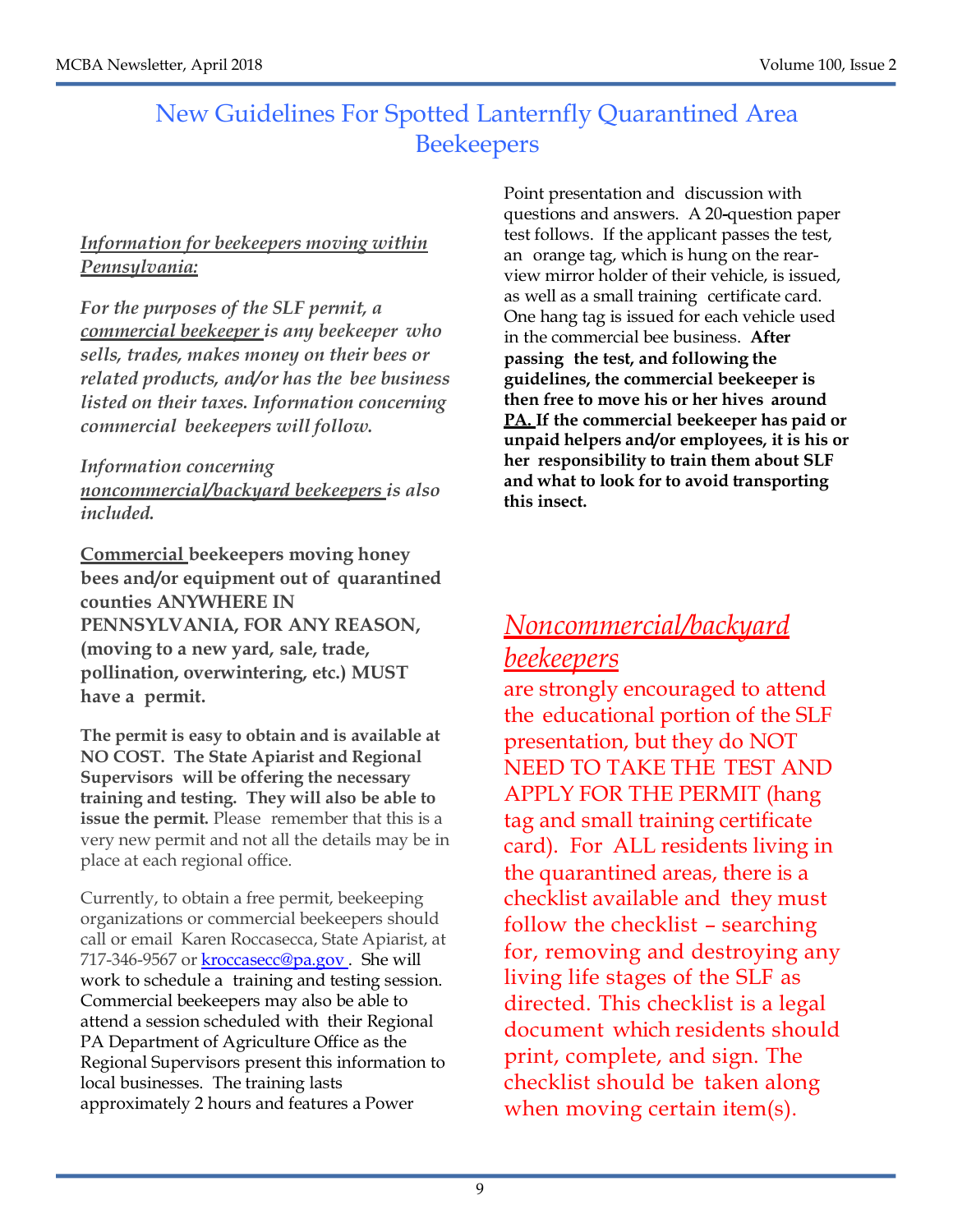## **MCBA** Marketplace

Would you like to advertise in marketplace? If you have beekeeping-related products to sell or services to offer, please send your advertisement to the newsletter editor at: annbreinig@me.com

## **FOR SALE**

Medium wooden frames (Forrest Hill) with Rite-cell plastic foundation @ 3.00 each 5 gallon bucket Pro Sweet (Mann Lake) @ \$40.00 ea Apiguard bulk tub (barely used any) \$50.00 ProDFM 3.5 oz (100 g & 10 treatments) \$10.00 ea Pure Oxalic acid wood bleach @\$5.00 Vita Honeybee Foulbrood EFB Diagnostic test kit (exp 2018-12) \$10.00 ea Vita Honeybee Foulbrood AFB Diagnostic test kit (exp 2018-12) \$10.00 ea Fischer Portable Beekeeper Hive Scale @ (\$119.00 value) @ \$50.00 Honey tight 5 gallon bucket lid @ \$5.00 ea BetterBee telescoping cover reconfigured to cover 2 5 frame nucs @ \$25.00 ea Double screen board with 3 entry ports one each side @ \$10.00 Wood 10 frame colony hive stand @ \$7.00 ea

Email or call Margaret Zittel to inquire or purchase

mzittel1@verizon.net

## 215-534-6503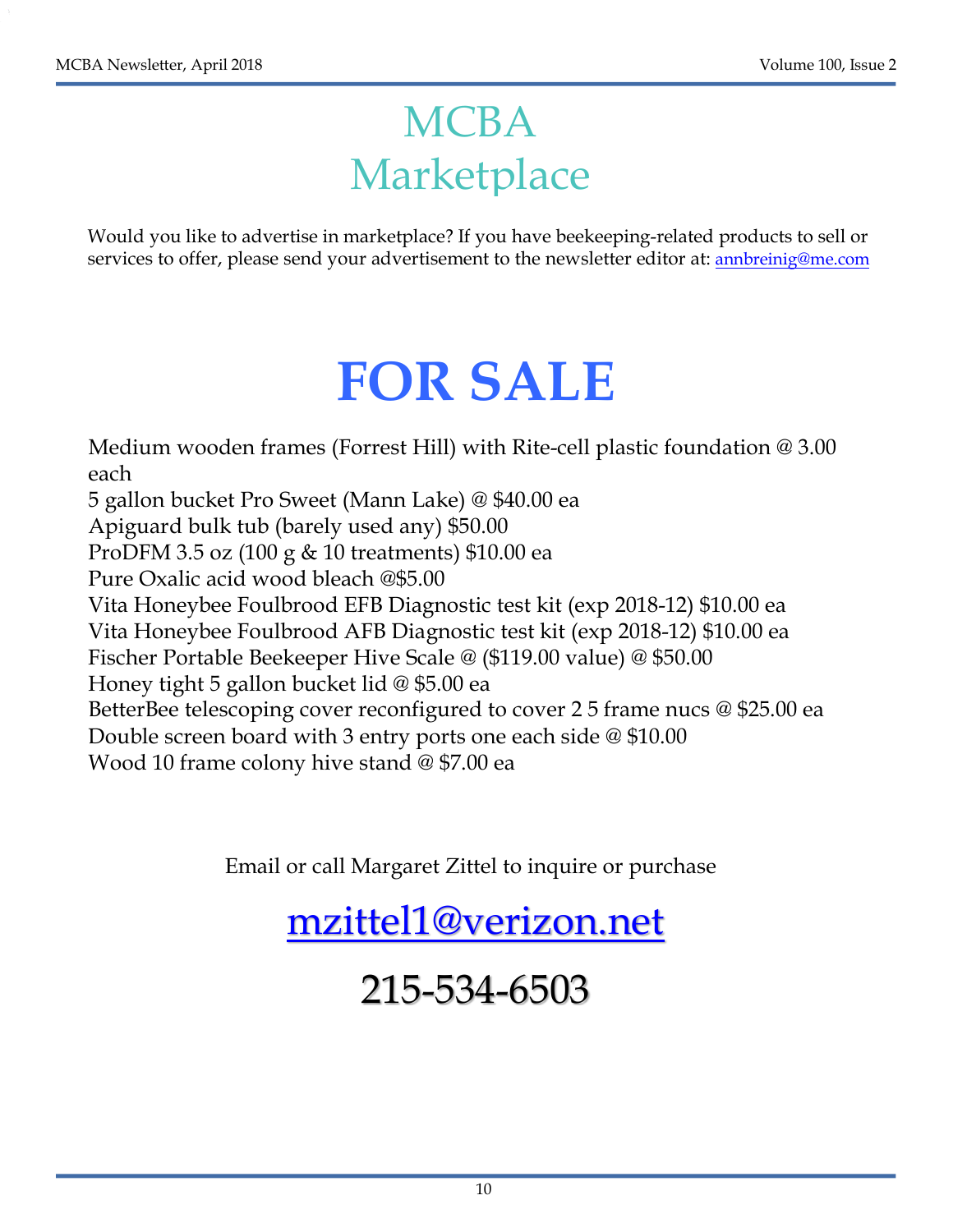## MCBA LEADERSHIP TEAM 2017-2018

| MCBA Leadership Team  |                                   |                                |  |
|-----------------------|-----------------------------------|--------------------------------|--|
| President             | Dan Boylan                        | dpboylan@comcast.net           |  |
| Vice President        | Kimberly Baccari                  | kimberly@baccariprowriters.com |  |
| Secretary             | Regina Rhoa                       | rrhoa1033@verizon.net          |  |
| Treasurer             | <b>Geoff Anders</b>               | geof.anders@gmail.com          |  |
|                       |                                   |                                |  |
|                       | MCBA Board of Directors 2017-2018 |                                |  |
| Past President        | Mark Antunes                      | honeyhillfarm@verizon.net      |  |
| Queen Rearing Project | Scott Famous                      | famous55@verizon.net           |  |
| Website Liason        | Elinor Spring                     | T5Springer@aol.com             |  |
| Queen Rearing Project | Dr. Vince Aloyo                   | vincent.aloya@gmail.com        |  |
| Membership            | Mick Newby                        | iammicker@yahoo.com            |  |
| Communications        | Rachel Newby                      | buchanan.1978@gmail.com        |  |
| Others on the Board:  | Don George                        | wilddad84@outlook.com          |  |
|                       | Greg Lehman                       | glehman22@gmail.com            |  |
| Newsletter Editor     | Ann Breinig                       | annbreinig@me.com              |  |

#### **Send in your Dues today for Montgomery County Beekeepers Association**

Name\_\_\_\_\_\_\_\_\_\_\_\_\_\_\_\_\_\_\_\_\_\_\_\_\_\_\_\_\_\_\_\_\_\_\_\_\_\_\_\_\_\_\_\_\_\_\_\_\_\_\_\_\_\_\_\_\_\_\_\_\_\_\_\_\_\_\_ Address\_\_\_\_\_\_\_\_\_\_\_\_\_\_\_\_\_\_\_\_\_\_\_\_\_\_\_\_\_\_\_\_\_\_\_\_\_\_\_\_\_\_\_\_\_\_\_\_\_\_\_\_\_\_\_\_\_\_\_\_\_\_\_\_\_ City/State/Zip Email Address Phone Number Dues are applied on a calendar year basis. January  $1<sup>st</sup>$  to December  $31<sup>st</sup>$ New membership\_\_\_\_\_\_\_ Renewing membership\_\_\_\_\_\_ MCBA DUES \$15.00 per household\* per year \$ PSBA DUES<sup>\*\*</sup> \$20.00 for one person per year or \$25.00 per household per year \$ TOTAL ENCLOSED \$\_\_\_\_\_\_\_\_\_\_\_\_\_\_

**\*\* We recommend:** that you also pay dues for PA State Beekeepers in order to encourage research on bee health, and promote efforts to dissuade local township and boroughs from restricting beekeeping. You will also benefit from the 10 annual state newsletters and information sharing. (\*household = 2 adults and all children living at one address.)

**Mail to: MCBAPA PO Box 203, Hatfield, PA 19440 or join/renew online at** www.montcopabees.org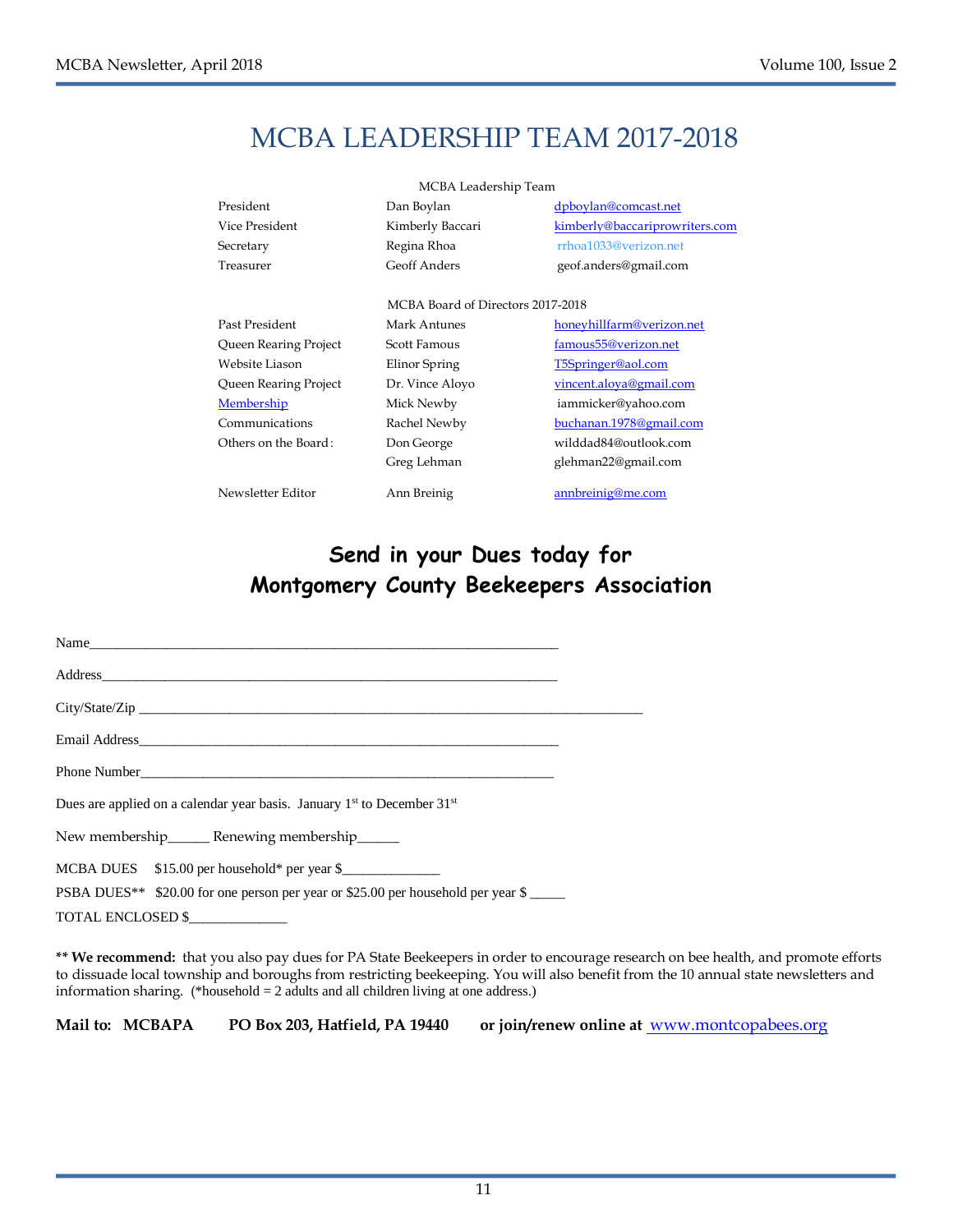

 $-$ 

### PENNSYLVANIA MONTGOMERY COUNTY BEEKEEPERS ASSOCIATION

## **Beginners Beekeeping Course**

The Montgomery County Beginners Beekeeping Course offers classes that are timely to your seasonal beekeeping needs. The course consists of 8 classes from February to September. (once per month)

Classes are held at The Montgomery County 4-H Center, 1015 Bridge Road (Route 113) Skippack, PA 19426.

The 2015 course will be the second Thursday of the month with two exceptions.

The first class will be Wednesday February 11, 2015 and

The August class will be the third Thursday August 20, 2015.

Hands on activities in the apiary start at **6:00pm.** Come as early as you can.

Classroom activities start at **7:00pm.** 

*Please note the first class begins at 6:00pm in the classroom.*

Veils are *mandatory* at the apiary. Anyone who does not have a veil will not be permitted near the hives.

A single student receives membership to the **Montgomery County Beekeepers Association**, membership to the **Pennsylvania State Beekeepers Association**, one ticket to our fabulous fall banquet, educational materials, and eight great classes with hands on apiary experience for only \$120. The "couples" rate is for two adults living at the same address and includes all of the above plus an additional banquet ticket for a t fee of \$160.

Class size is limited and enrollment will be allotted on a first to register-first enrolled basis. Do not expect to walk in and be seated.

For more information and to register using PayPal go to: http://www.montcobeekeepers.org/Pages/NewBeekeepers.aspx

- - - - - - - - - - - - - - -- - - - - - - - - - - - - - - - - - - (to mail a check, cut here) - - - - - - - - - - - - - - - - - -- - - - - - - - - - - - - - - - - - -

| <b>MCBA New Beekeepers Course</b> |       |  |  |
|-----------------------------------|-------|--|--|
|                                   | Names |  |  |
|                                   |       |  |  |
|                                   |       |  |  |
|                                   |       |  |  |

**Make Checks Payable to "M.C.B.A."**